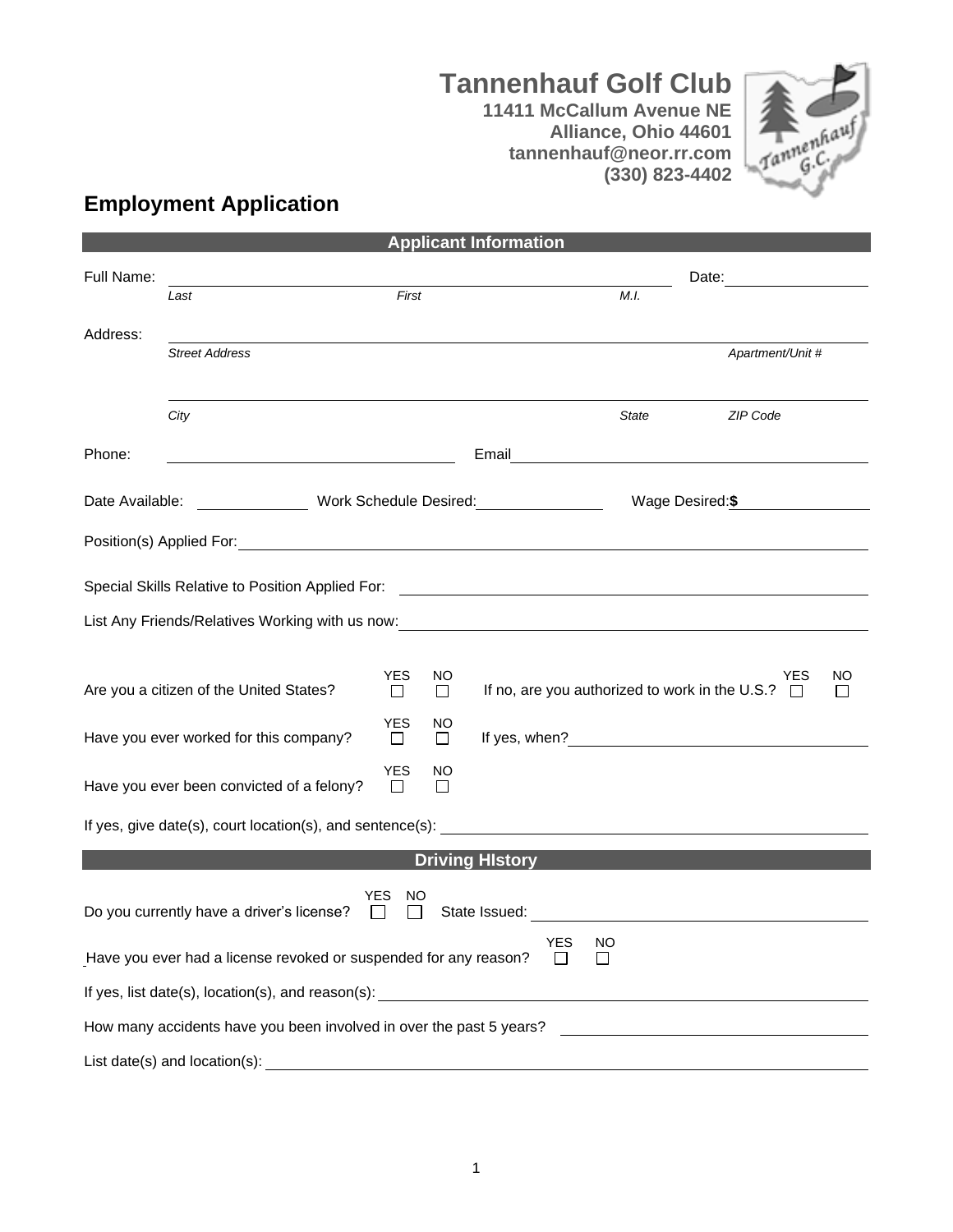| <b>Education</b>     |                                                                                                                                                                                                                                     |                       |               |                    |                                                                                                               |  |
|----------------------|-------------------------------------------------------------------------------------------------------------------------------------------------------------------------------------------------------------------------------------|-----------------------|---------------|--------------------|---------------------------------------------------------------------------------------------------------------|--|
| High School:         | <u> 1990 - John Stein, Amerikaansk politiker (</u>                                                                                                                                                                                  |                       |               |                    | Address: 2008. 2009. 2010. 2010. 2010. 2010. 2010. 2010. 2010. 2010. 2010. 2010. 2010. 2010. 2010. 2011. 2011 |  |
| From:                | Did you graduate? □                                                                                                                                                                                                                 | <b>YES</b>            | NO.<br>$\Box$ |                    |                                                                                                               |  |
|                      |                                                                                                                                                                                                                                     |                       |               |                    |                                                                                                               |  |
| From:                | Did you graduate? $\square$<br>$\overline{a}$ To: $\overline{a}$                                                                                                                                                                    | <b>YES</b>            | NO.<br>$\Box$ |                    | Degree: <u>www.community.com</u>                                                                              |  |
| Other:               | Address:                                                                                                                                                                                                                            |                       |               |                    |                                                                                                               |  |
| From:                | To: Did you graduate? □                                                                                                                                                                                                             | <b>YES</b>            | NO.<br>$\Box$ |                    | Degree: _______________________                                                                               |  |
|                      | <b>Previous Employment</b>                                                                                                                                                                                                          |                       |               |                    |                                                                                                               |  |
| Company:<br>Address: | <u> 1989 - Johann Barn, mars ann an t-Amhainn an t-Amhainn an t-Amhainn an t-Amhainn an t-Amhainn an t-Amhainn an</u><br><u> 1989 - Johann Barn, fransk politik (f. 1989)</u>                                                       |                       |               |                    | Supervisor: 2000                                                                                              |  |
| Job Title:           | Starting Salary: \$                                                                                                                                                                                                                 |                       |               |                    | Ending Salary:\$                                                                                              |  |
|                      | Responsibilities: <u>www.community.community.community.community.community.community.com</u>                                                                                                                                        |                       |               |                    |                                                                                                               |  |
| From:                | <b>To:</b> the contract of the contract of the contract of the contract of the contract of the contract of the contract of the contract of the contract of the contract of the contract of the contract of the contract of the cont |                       |               |                    | Reason for Leaving:<br><u>Example 2008</u>                                                                    |  |
|                      | May we contact your previous supervisor for a reference?                                                                                                                                                                            | <b>YES</b><br>$\Box$  |               | NO<br>$\Box$       |                                                                                                               |  |
| Company:             | <u> 1989 - Johann Stoff, deutscher Stoffen und der Stoffen und der Stoffen und der Stoffen und der Stoffen und der</u>                                                                                                              |                       |               |                    |                                                                                                               |  |
| Address:             | <u> 1989 - Johann Stoff, deutscher Stoffen und der Stoffen und der Stoffen und der Stoffen und der Stoffen und der</u>                                                                                                              |                       |               |                    | Supervisor: 2000                                                                                              |  |
| Job Title:           | Starting Salary:\$                                                                                                                                                                                                                  |                       |               |                    | Ending Salary:\$                                                                                              |  |
| Responsibilities:    |                                                                                                                                                                                                                                     |                       |               |                    |                                                                                                               |  |
| From:                |                                                                                                                                                                                                                                     |                       |               |                    | Reason for Leaving:<br><u> Reason</u> for Leaving:                                                            |  |
|                      | May we contact your previous supervisor for a reference?                                                                                                                                                                            | <b>YES</b><br>$\perp$ |               | NO<br>$\mathsf{L}$ |                                                                                                               |  |
| Company:             |                                                                                                                                                                                                                                     |                       |               |                    |                                                                                                               |  |
| Address:             |                                                                                                                                                                                                                                     |                       |               |                    | Supervisor: ____________________                                                                              |  |
| Job Title:           | Starting Salary:\$<br><u> 1989 - Johann Barnett, fransk politiker (</u>                                                                                                                                                             |                       |               |                    | Ending Salary: \$                                                                                             |  |
|                      |                                                                                                                                                                                                                                     |                       |               |                    |                                                                                                               |  |
| From:                | To: $\qquad \qquad$                                                                                                                                                                                                                 |                       |               |                    | Reason for Leaving:<br><u> Reason</u> for Leaving:                                                            |  |
|                      | May we contact your previous supervisor for a reference?                                                                                                                                                                            | <b>YES</b><br>$\Box$  |               | NO<br>П            |                                                                                                               |  |